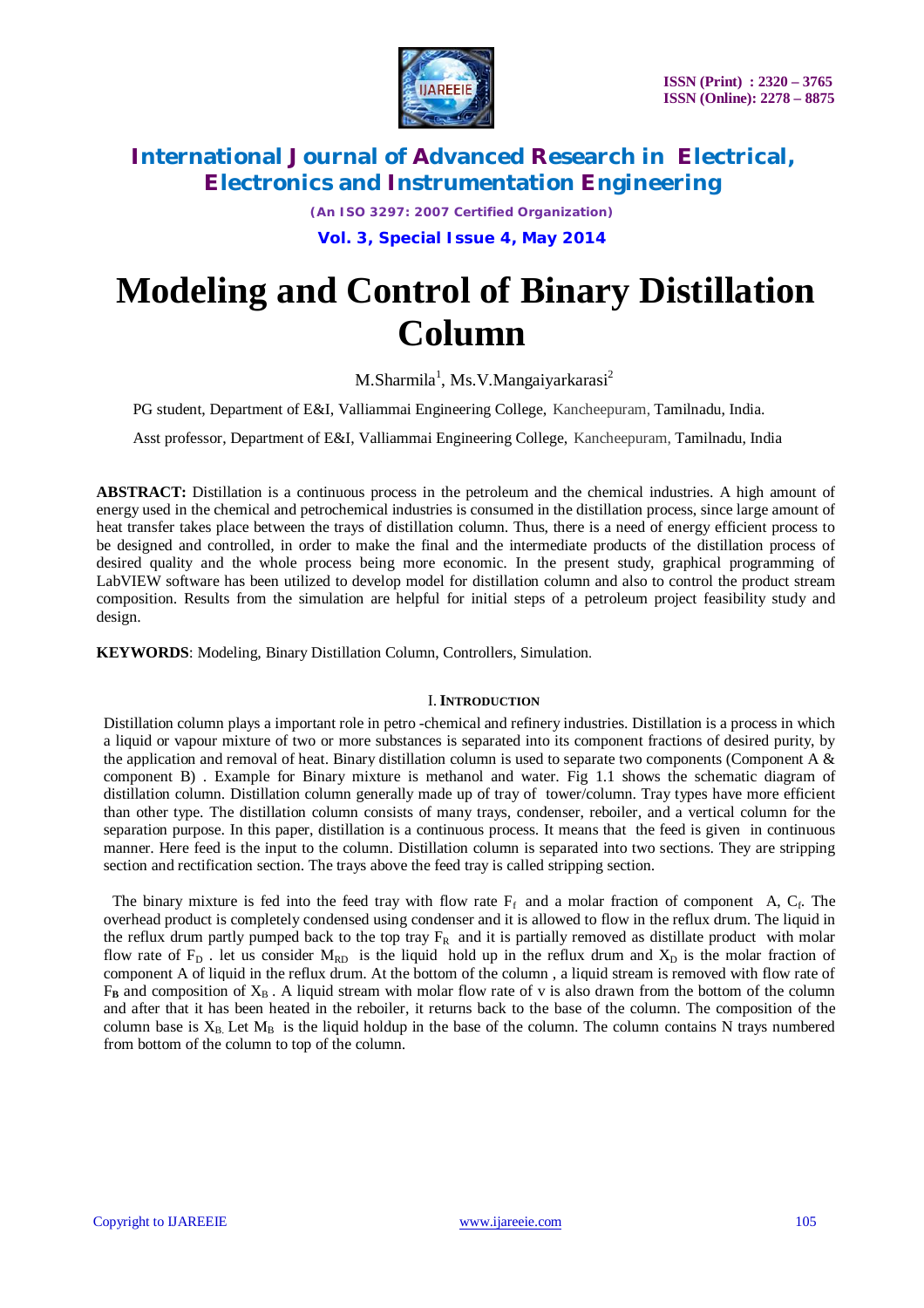

*(An ISO 3297: 2007 Certified Organization)*

**Vol. 3, Special Issue 4, May 2014**



Fig. 1 Schematic diagram of binary distillation column

#### II. **MATHEMATICAL MODELING**

Distillation column, as described earlier is a long tower comprising of several components, which are responsible for the energy and mass transfer, such as

(i) the simple vapour liquid equilibrium is used,

$$
Y_{i} = \alpha \frac{X_i}{1 + (\alpha - 1)X_i} \tag{2.1}
$$

Where,

 $X_i$ = Liquid composition on the nth tray (mole fraction more volatile component)  $Y_i = \text{Vapour composition on the nth } \text{trav (more fraction more volatile component)}$  $\alpha$  = Relative volatility. (ii) $V = V1 = V2 = V3 = \dots = V_N$  - (2.2)

These vapour holdups are equal only at the steady state and are not necessarily constant with the time. The vapour boil up can be manipulated dynamically. The mathematical effect of assuming equimolal overflow is that, modeling doesn't need an energy equation for each tray.

(iii)The liquid rates is not same throughout the column, they will depend on the fluid dynamics of the tray. A simple Francis Weir formula relationship has been used to relate the liquid holdup on the tray  $(M<sub>i</sub>)$  to the liquid flow rate leaving the tray  $(L_i)$ .

$$
L_i = f(M_i) \tag{2.3}
$$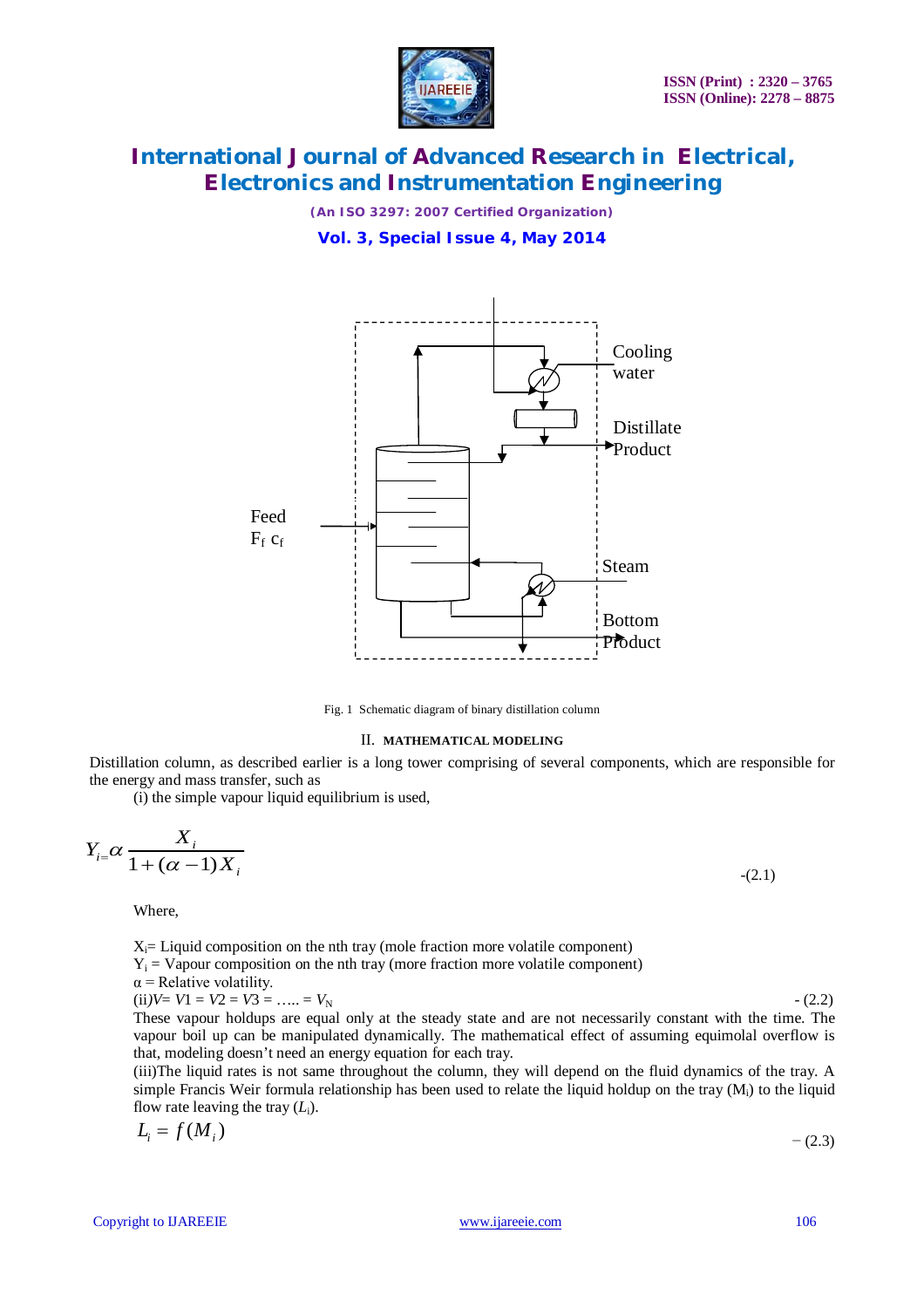

*(An ISO 3297: 2007 Certified Organization)*

### **Vol. 3, Special Issue 4, May 2014**

Where,

Mi= Molar flow rate of I th column

 $Li = Li$ quid hold up in the I th tray

**2.2.1DIFFERENTIAL EQUATIONS RELATED TO DIFFERENTIAL COLUMN** 

Taking all the above assumptions, now the equations which describe the system can be stated as,

**(i)Condenser and Reflux Drum:** Component A:

Component A:

\n
$$
\frac{d(M_{RD}X_D)}{dt} = V_N Y_N - (F_R + F_D)X_D
$$
\n(ii) Top Tray (i = N):

\nComponent A:

\n
$$
\frac{d(M_N X_N)}{dt} = F_R X_D + V_{N-1}Y_{N-1} - L_N X_N - V_N Y_N
$$
\n(2.5)

\n(2.5)

\nComponent A:

\n
$$
\frac{d(M_i X_i)}{dt} = L_{i+1}X_{i+1} + V_{i-1}Y_{i-1} - L_i X_i - V_i Y_i
$$
\n(2.6)

\n(iv) Feed Tray (at i = f):

\nComponent A:

\n
$$
\frac{d(M_j)}{dt} = F_j C_j + L_{j+1}X_{j+1} + V_{j-1}L_j X_j - V_j Y_j
$$
\n(2.7)

\ncolon R: Column Bose:

**(v)Reboiler & Column Base:**

Component A:  $-(2.8)$  $\frac{d(M_B X_B)}{d} = L_1 X_1 - V Y_B - F_B X_B$ *dt*  $= L_1 X_1 - V Y_B - I$ 

Based on equations 2.1-2.8, the mathematical model of the distillation column has been designed in the LabVIEW. Top product (Distillate) composition and the bottom product composition are the output i.e. Controlled variables of the plant system, and the manipulate variables are the Reflux Rate (L) and the Vapour Boilup Rate (V).

#### **MODEL PARAMETERS AND NOMINAL OPERATING POINT**

The values of the model parameters used in this dissertation are as follows in table 2.1, [4] Table 2.1. Distillation Column Model Parameters.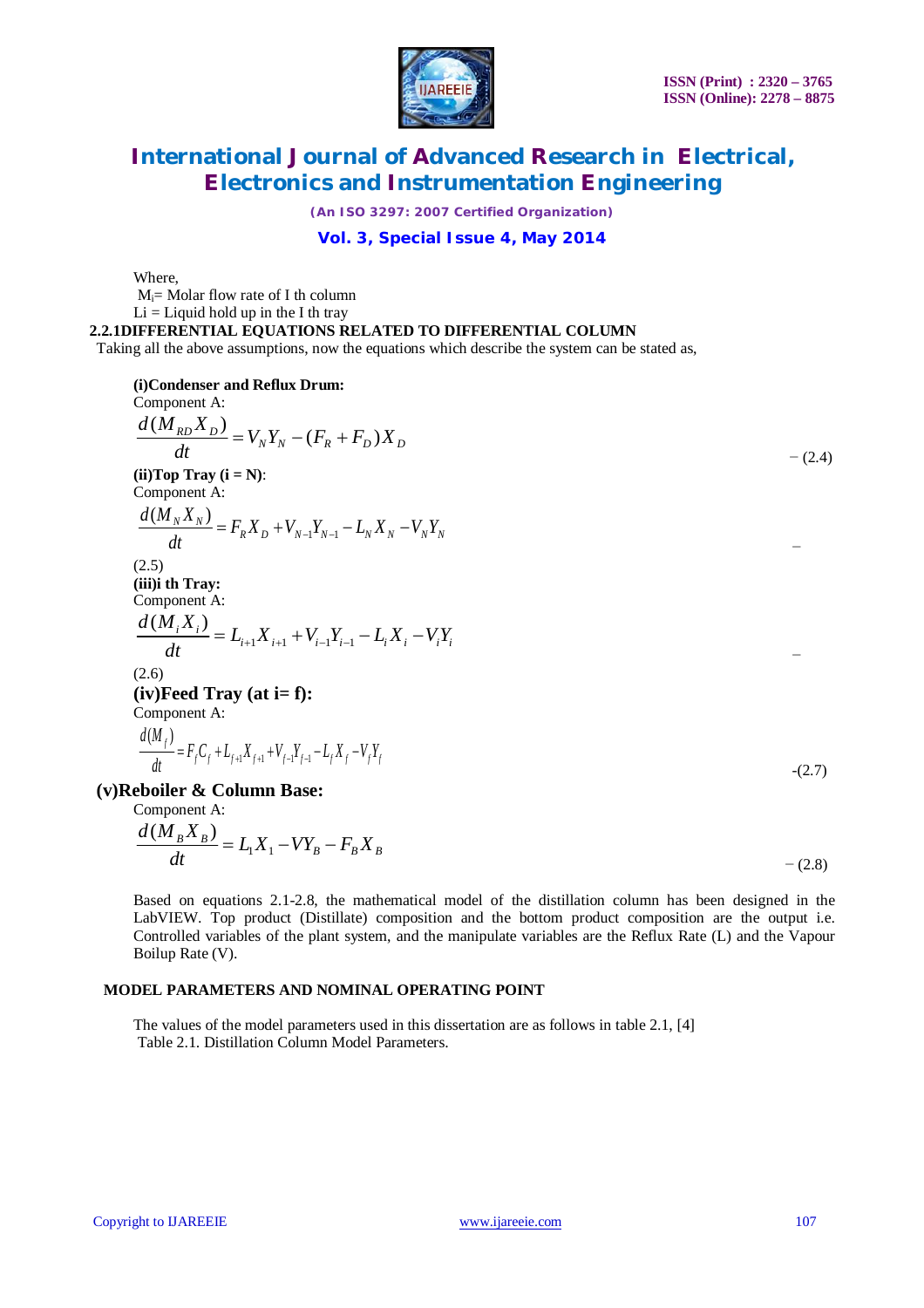

*(An ISO 3297: 2007 Certified Organization)*

### **Vol. 3, Special Issue 4, May 2014**

| <b>Parameter</b>              | Value   |
|-------------------------------|---------|
|                               |         |
| No of tray                    | 20      |
| Feed tray                     | 10      |
| Relatie voltality             | 1.5     |
|                               |         |
| Feed composition, mole        | 0.5     |
| fraction                      |         |
| Feed flow rate                | 1       |
|                               | kol/mol |
| Distillate product            | 0.99    |
| composition, mole fraction    |         |
| Bottom product                | 0.01    |
| composition, mole fraction    |         |
| Reflux rate, Kmol/min         | 2.7063  |
| Boil up rate, Kmol/min        | 3.206   |
| Liquid holdup in condenser    | 0.50    |
| Liquid holdup in the reboiler | 0.50    |

#### III. **CONTROLLER**

A controller generates the control signal based on the control strategy employed and the input variable. The input variable to a controller is the error i.e. difference between the reference input and output. In this paper, it deals with feedback controller such as, P, PI, PID controllers are used to obtain the desire quality of distillate and bottom products.

#### IV. **SIMULATION DIAGRAM**

Different parts/subsystems and their block diagram programming, are as following,

#### **4.1 I th TRAY**

The equation of the nth tray has two inputs i.e.  $x_i+1$  and  $x_i-1$  and one output i.e.  $x_i$ . In addition to that a vapour liquid equilibrium has also been used to calculate the value of yi. This value of yi is being used to solve equation further. Fig 4.1 shows the block diagram of I th tray.



Fig 4.1 Block Diagram of ith Tray

#### **4.2 FEED TRAYF**

The equation of the Feed tray has four inputs i.e.  $x_i+1$ ,  $x_i-1$ ,  $x_f$  and  $z_f$  and one output .Fig 4.2 shows the block diagramof feed tray.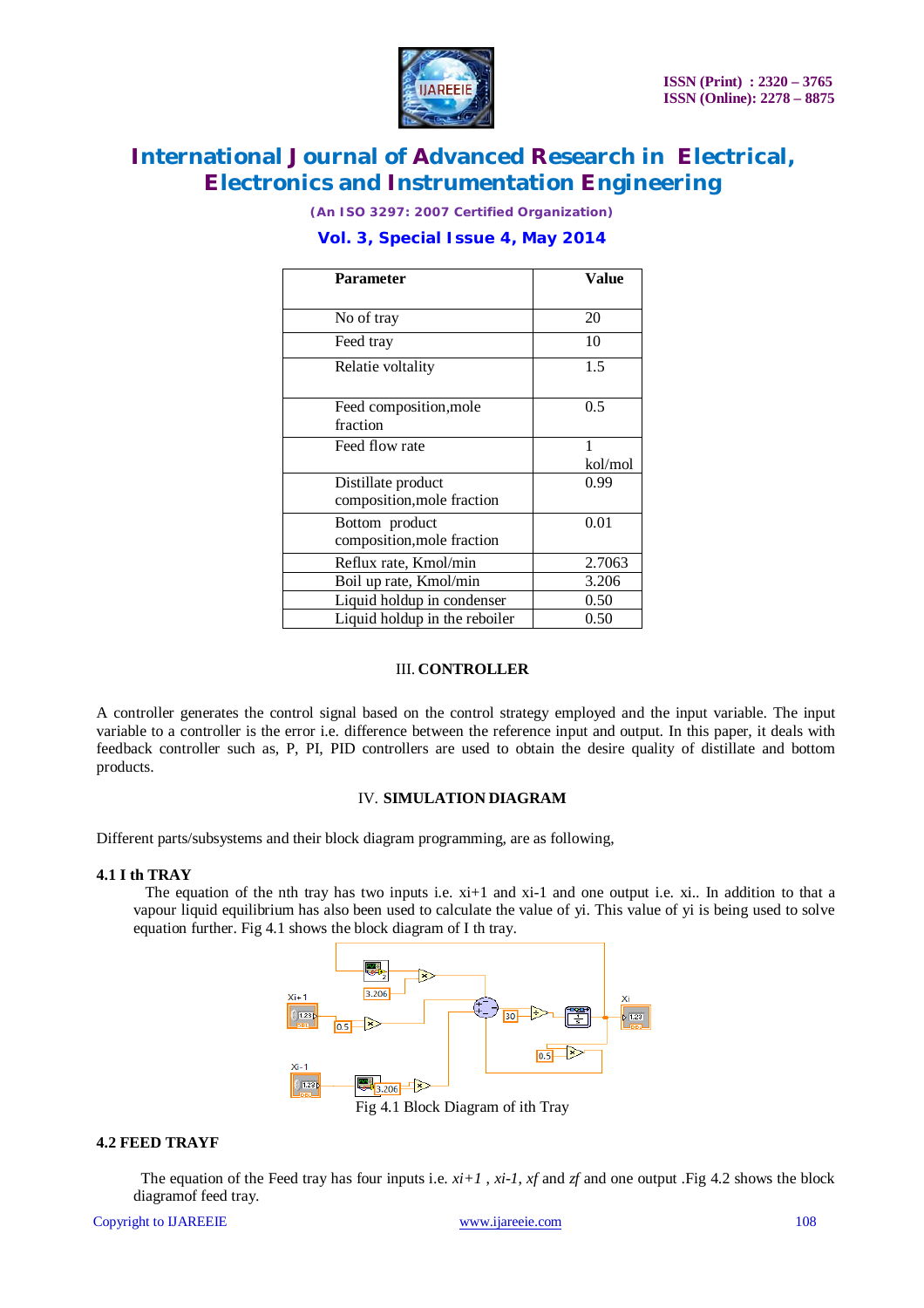

*(An ISO 3297: 2007 Certified Organization)*

**Vol. 3, Special Issue 4, May 2014**



Fig 4.2 Block Diagram of Feed Tray

### **4.3 CONDENSER AND REFLUX DRUM**

The equation for the condenser and reflux drum are not iterative, hence it is not made as subsystem and are used directly in the block diagram. Fig 4.3 shows the block diagram of reflux drum.



Fig. 4.3 Block Diagram of Reflux Drum

#### V. **RESULT AND DISCUSSION**

 The model for Distillation Column is linearized around the point [99.25%, .10%] i.e. the distillate composition and the bottom product composition respectively. A step change of magnitude [.5 %] in the composition has been fed to the system and the variation in the composition of the top and the bottom product has been analyzed. Different combinations of the values for *Kp*, *TI*, *TD* has been used to observe the variation of the composition of the products and the variations are showed in fig 5.1 - fig 5.3 .

### **5.1 CONTROL STRATEGIES**

**Case 1**: Simple Proportional Controller:  $KP1 = 49.095$ ,  $KP2 = 32.183$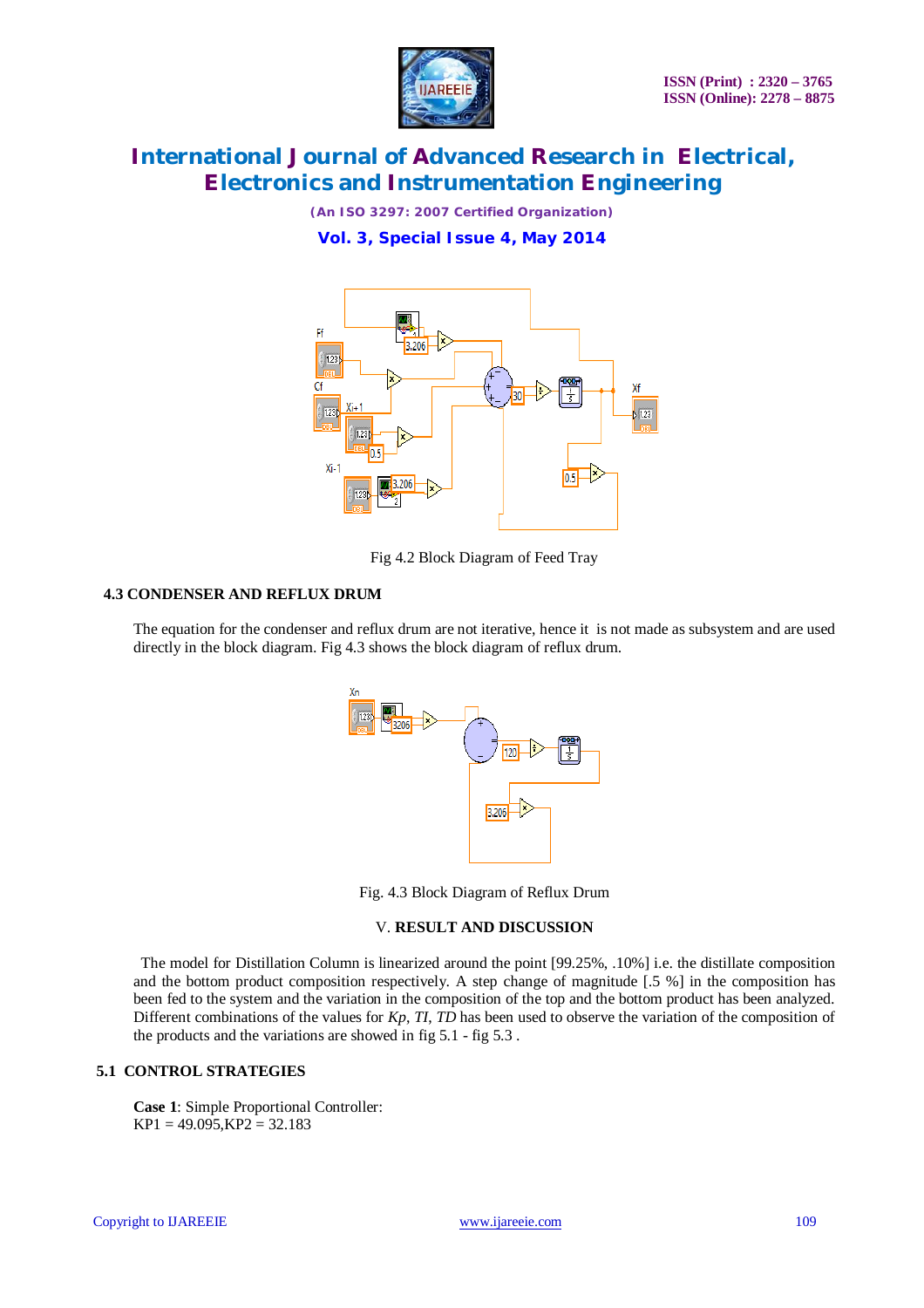

*(An ISO 3297: 2007 Certified Organization)*

**Vol. 3, Special Issue 4, May 2014**



Fig. 5.1 Variation of Distillate Composition v/s time(P control)

```
Case 2: Proportional Integral Control:
```
KP1 = 24.7486 T*i* 1 = 9.24609,KP2 = 28.1027 T*i* 2 = 7.3494



Fig. 5.2 Variation of Distillate v/s Time (PI Control)

```
Case 3: Proportional Integral Derivative Control:
KP1 = 15.3594 Ti 1 = 6.54891 Td 1 = .1891
KP2 = 21.848 Ti 2 = 4.363 Td 1 = .1857
```


Fig. 5.3 Variation of Distillate v/s Time (PID Control)